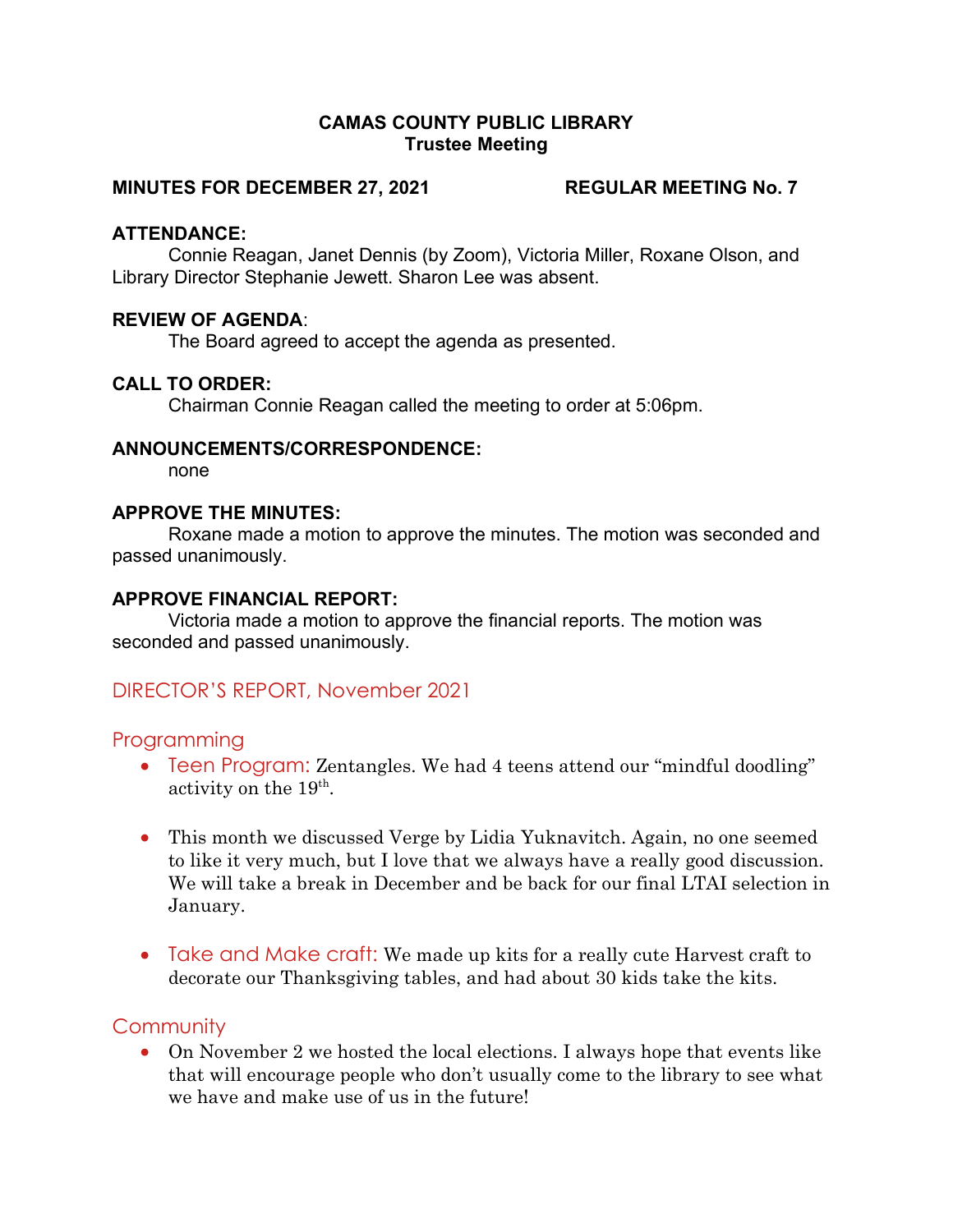# USAGE STATS

| <b>USAGE STATS</b>                  |                              |                                          |            |                  |                 |                 |              |                      |                     |           |            |                 |                               |                                    |
|-------------------------------------|------------------------------|------------------------------------------|------------|------------------|-----------------|-----------------|--------------|----------------------|---------------------|-----------|------------|-----------------|-------------------------------|------------------------------------|
|                                     |                              |                                          |            |                  |                 |                 |              |                      |                     |           |            |                 |                               |                                    |
|                                     |                              | Novemb Decem January Februar March April |            |                  |                 |                 |              | May                  | June                | July      |            |                 | August Septer October Novembe |                                    |
| Door Count                          | Adult                        | 168                                      | 425        | 353              | 531             | 863             | 746          | 799                  | 487                 | 815       | 735        | 963             | 672                           | 874                                |
|                                     | Juvenile*                    |                                          |            |                  |                 |                 |              |                      |                     |           |            |                 |                               |                                    |
| Circulation                         | Audiobooks                   |                                          |            |                  |                 | Q               |              | 8                    | 10                  | $\circ$   | $\Omega$   |                 |                               |                                    |
|                                     | Video-Adult                  | 19                                       | 46         | 9                | 97              | 59              | 64           | 77                   | 23                  | 50        |            |                 | 10                            | 22                                 |
|                                     | Video- Juvenile              | 18                                       | 51         | 7                | 60              | 49              | 49           | 55                   | $\overline{29}$     | 23        | 16         | 15              |                               | $\overline{20}$<br>$\overline{11}$ |
|                                     | <b>Books-Adults</b>          | 82<br>116                                | 149<br>155 | 126<br> 34       | 5 <br> 25       | 167<br>161      | 122          | 102                  | $\frac{1}{8}$<br> 3 | 3 <br>207 | 157<br>144 | 162             | 157<br>137                    | 188                                |
|                                     | Books- Juvenile<br>Magazines |                                          |            |                  |                 | 15              | 180<br>К     | 81<br>$\overline{2}$ |                     |           |            | 166<br>13       | 8                             |                                    |
|                                     | E-Books                      | 36                                       | 43         | 43               | 49              | 46              | 62           | 63                   | 47                  | 58        | 49         | 56              | 63                            | 64                                 |
|                                     | ILLs Borrowed                |                                          |            |                  |                 | 14              |              | 14                   |                     |           | 21         | 16              | 0                             |                                    |
|                                     | ILLs Loaned                  |                                          |            |                  |                 |                 |              | 5                    |                     |           | 10         |                 |                               |                                    |
| Computer Use                        | Adult                        | 14                                       |            |                  |                 | 16              | 16           | 8                    | 16                  | 21        | 14         | 13              |                               |                                    |
|                                     | Juvenile                     | $\gamma$                                 | 26         | 15               | 4               | $\overline{15}$ | 35           | 63                   | 21                  | 84        | 89         | 30 <sup>1</sup> | 33<br>$\mathsf{v}\mathsf{v}$  | $\lambda$<br>◡                     |
| <b>New Patrons</b>                  | Adult                        |                                          |            |                  |                 | 2               |              | $\gamma$             |                     |           |            | $\mathcal{L}$   |                               |                                    |
|                                     | Juvenile                     |                                          |            |                  |                 |                 |              |                      |                     |           |            |                 |                               |                                    |
| Program Attendance                  | Adult                        |                                          |            |                  |                 |                 |              |                      |                     |           |            |                 |                               |                                    |
|                                     | Juvenile                     |                                          | 10         | 10               | 25              | 36              | 89           | 52                   | 50                  | 58        | 28         | 77              | 4                             | 44                                 |
| Other programs                      | Knitters                     |                                          | 9          |                  | 2               | 8               | 18           | 20                   | I.                  | 10        | 25         | $\overline{3}$  |                               | 26                                 |
|                                     | Passive programming          | 25                                       | 35         |                  |                 | 20              | 7            |                      |                     |           |            |                 | 15                            | 30                                 |
|                                     | Summer Reading               |                                          |            |                  |                 |                 |              |                      |                     |           |            |                 |                               |                                    |
| <b>Materials Additions</b>          | Adult                        | 32                                       | 28         | 46               | 22              | 27              | 22           | 3                    | $\overline{20}$     | 28        | 32         | 36              | 2                             | 29                                 |
|                                     | Juvenile                     | 18                                       |            | 21               | 16              | 17              | 96           | 8                    | 118                 |           | 36         | 36              | $\overline{20}$               | 16 <sup>1</sup>                    |
|                                     | Teen                         |                                          |            |                  |                 | $\cap$          | $\mathsf{Q}$ |                      |                     |           | 4          |                 |                               |                                    |
| <b>Equipment Usage</b>              |                              |                                          | 21         | $\overline{13}$  | 23              | 30              | 27           | 28<br>9              | 24                  | 15        | 28         | 28              | 18                            |                                    |
|                                     |                              | 10                                       | 11         | 8<br>$\bigwedge$ | $\overline{13}$ | 30<br>$\Lambda$ | 1            |                      | 35                  | 63<br>22  | 44<br>13   | 28<br>31        | 4                             | 13<br>120                          |
| Kanopy<br><b>Meeting Room Usage</b> |                              |                                          |            |                  |                 |                 |              |                      |                     |           |            |                 |                               |                                    |